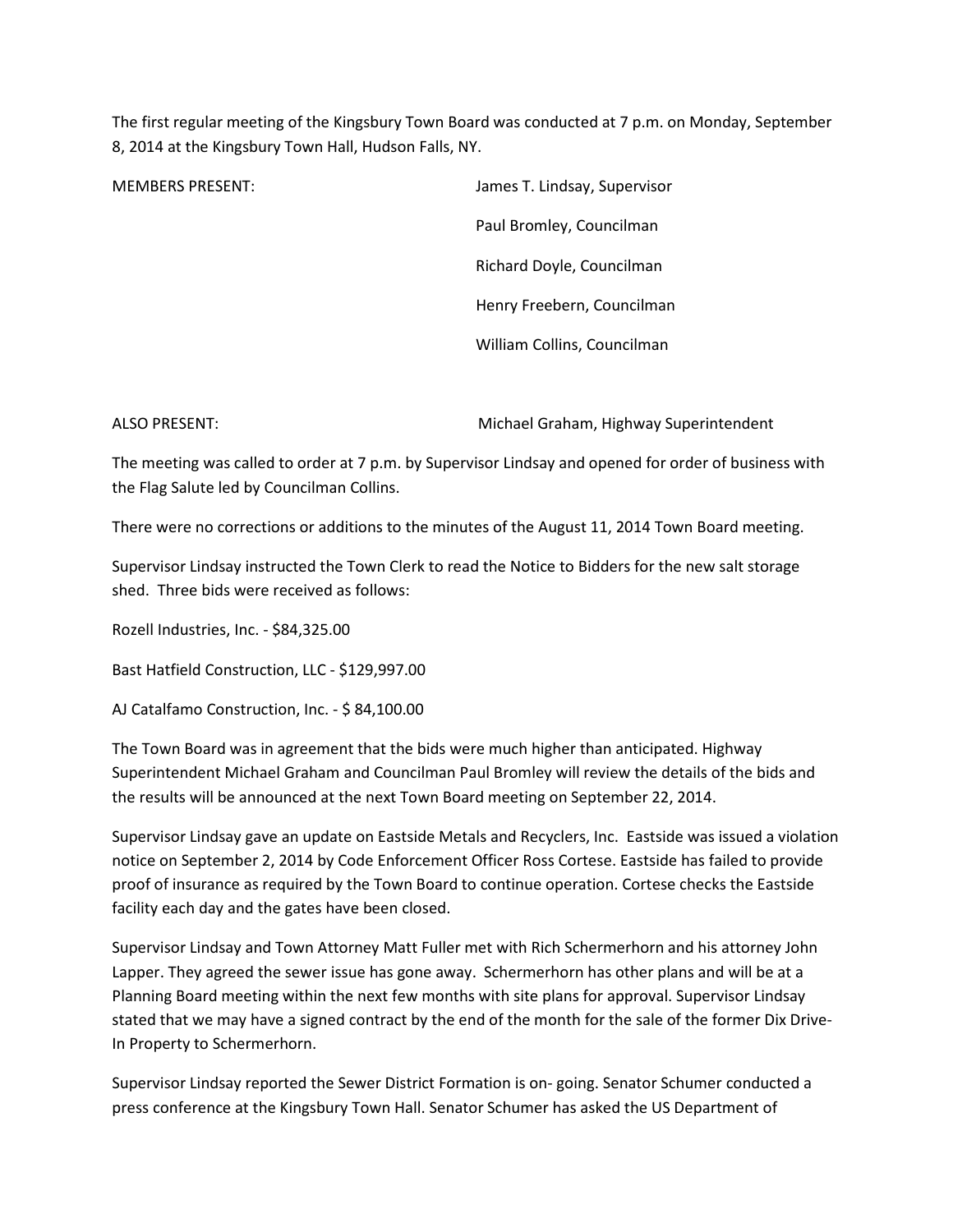Agriculture to give Kingsbury the highest priority for funding. At this time Senator Schumer is attempting to change some criteria for the Rural Infrastructure Opportunity Fund – a USDA loan. We fall short of that because we have 12,500 people, you have to have 10,000 to be considered rural and to be eligible for the loan. The fund could help the Town of Kingsbury pay for a new sewer line.

Councilman Bromley presented to the Town Board a proposed plan of the renovation of Dr. Solomon's office for Town Hall. Bromley also had estimates for the cost of the renovation, one for renovation of the building and one for an addition that would house the court and court offices. Councilman Bromley estimated a cost of approximately \$780,000.00 for the renovation and the addition of a court room. He asks the Town Board to keep in mind that the estimates are based on Prevailing Wage. Councilman Bromley explained that some of the work could be done by the Town Board and also by the Highway Department, which would lower the cost of the renovations.

Councilman Bromley reported on repairs that would be necessary in the next five years to the current location of the Town Hall. Repair to the roof, if no repair is necessary to the deck, is estimated at \$80,000.00. Repair to the parapet was estimated at \$50,000 ten years ago. Today's estimate would be \$70,000. Councilman Bromley explained that we would have four contracts in the renovation process of Michigan Street: general, electrical, mechanical and HVAC. The Town Clerk also mentioned that there is an application for a grant valued up to \$30,000 available for the court room.

A motion made by Councilman Bromley, seconded by Councilman Freebern and carried by a vote of 5 ayes to accept the following budget amendments received from Comptroller Mary Ordway:

## **BUDGET AMENDMENT**

| <b>INCREASE REVENUES:</b>       |          |
|---------------------------------|----------|
| <b>CHIPS REGULAR AID 4.3501</b> | \$27,008 |
| CHIPS-FEDERL AID 4.4960         | \$11,992 |
| <b>INCREASE APPROPRIATIONS:</b> |          |

CHIPS-CAPITAL 4.5112.2 \$39,000

Supervisor Lindsay read a letter from Laura Chadwick, the Director of Real Property Tax Services, in regard to the re-appointment of Stephanie Lemery on the Board of Assessment Review. Her term expires on September 30, 2014. A motion made by Councilman Freebern, seconded by Councilman Collins and carried by a vote of 5 ayes to re-appoint Stephanie Lemery on the Board of Assessment Review.

Town Clerk reported that everything is ready for the primary election on September 9, 2014. She also reported that the 2014-15 Hudson Falls Central School tax collection is going very well. In this collection there are fewer walk-ins, there are many more tax bills being paid via mail, probably due to the road work being done in the village.